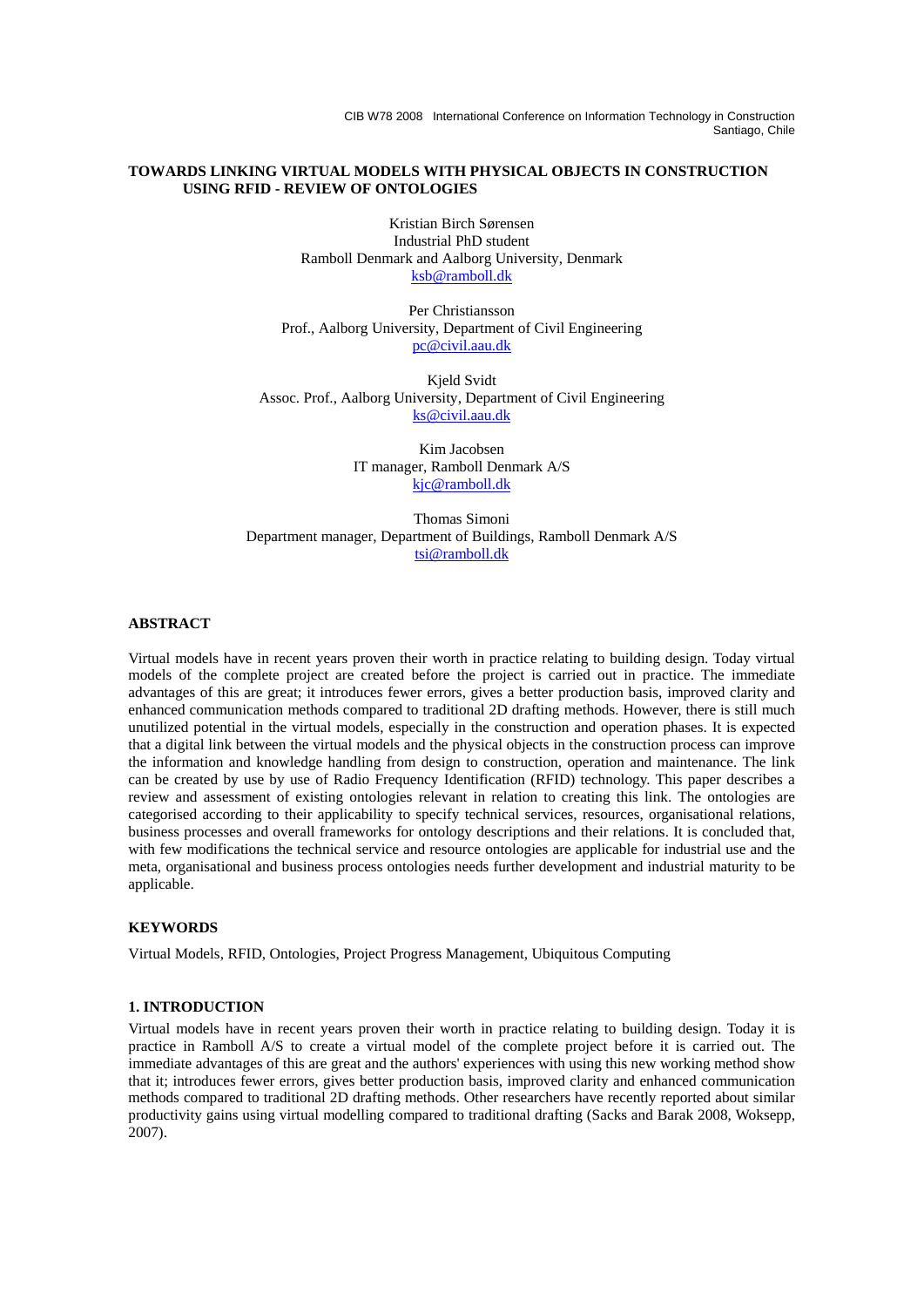Virtual modelling and virtual models are not new inventions; hence the terms have been used in many contexts and also under different names. In construction practice and research names like object oriented model, information model, 3D model, building information model (BIM) and virtual building model are often used interchangeably. In this paper the word virtual model is used to describe any digital object oriented model of a physical object (e.g. a person, a building part, a room, a house, a city or a planet etc.). The term virtual model is used rather than e.g. BIM to reflect that the subjects discussed are not only applicable to buildings, but generally applicable in the construction industry. The virtual model often, but not necessarily, contains a geometrical 3D representation of the objects it models.

There is still much unutilized potential in the virtual models, especially in the construction and operation phases. It is expected that a digital link between the virtual models and the physical objects in the construction process can improve the information and knowledge handling from design to construction and operation. The link can enable automation of information management, resource management and logistic management and can be made with the use of Radio Frequency Identification (RFID) technology. It is created by adding a unique electronic RFID tag to the physical objects and including the ID from the tag in the objects virtual model attributes.

To be able to share information between trading partners, reuse data from one phase in construction to the next, integrate process and product models with enterprise resource planning (ERP) systems, easy access information, communicate through networks, read data stored in electronic tags etc. ontologies play an important role. The term ontology does not have just a single definition. Within knowledge engineering the term has been widely discussed in the 1990's (Guarino 1996). Guarino argues that Tom Gruber's definition is the best known (Gruber 1993): "An ontology is an explicit specification of a conceptualization." For use within IT in construction the similar but more detailed definition by DLI Glossary (1998) is also a good definition: "An ontology is an explicit formal specification of how to represent the objects, concepts, and other entities that are assumed to exist in some area of interest and the relationships that hold among them."

In IT in construction practice it means that ontologies are all the certified and upcoming standards, commonly accepted working methods and services that enable unambiguous identification of entities in heterogeneous systems. Furthermore ontologies are also the assertion of applicable named relationships that connect these entities together. Adequate and widely accepted ontologies are needed especially when developing IT systems where scalability and interorganisational interoperability is of importance. Therefore this paper discusses ontologies for IT systems supporting the linking of virtual models with physical objects in construction by use of RFID technology.

Firstly in this paper, an introduction to RFID in construction is given. Secondly, the method used for evaluation of suggested ontologies is described. This is followed by an overview and discussion of ontologies relevant for fulfilling the potential to digitally link the virtual models and the physical objects in construction within the five domains: 1) meta ontologies, 2) technical service ontologies, 3) resource ontologies, 4) organisational ontologies and 5) business process onotologies. In Figure 1 an overview of the ontology domains and their relations is given. They are further described in chapter 4-8.



Figure 1: Overview of ontology domains and their relations.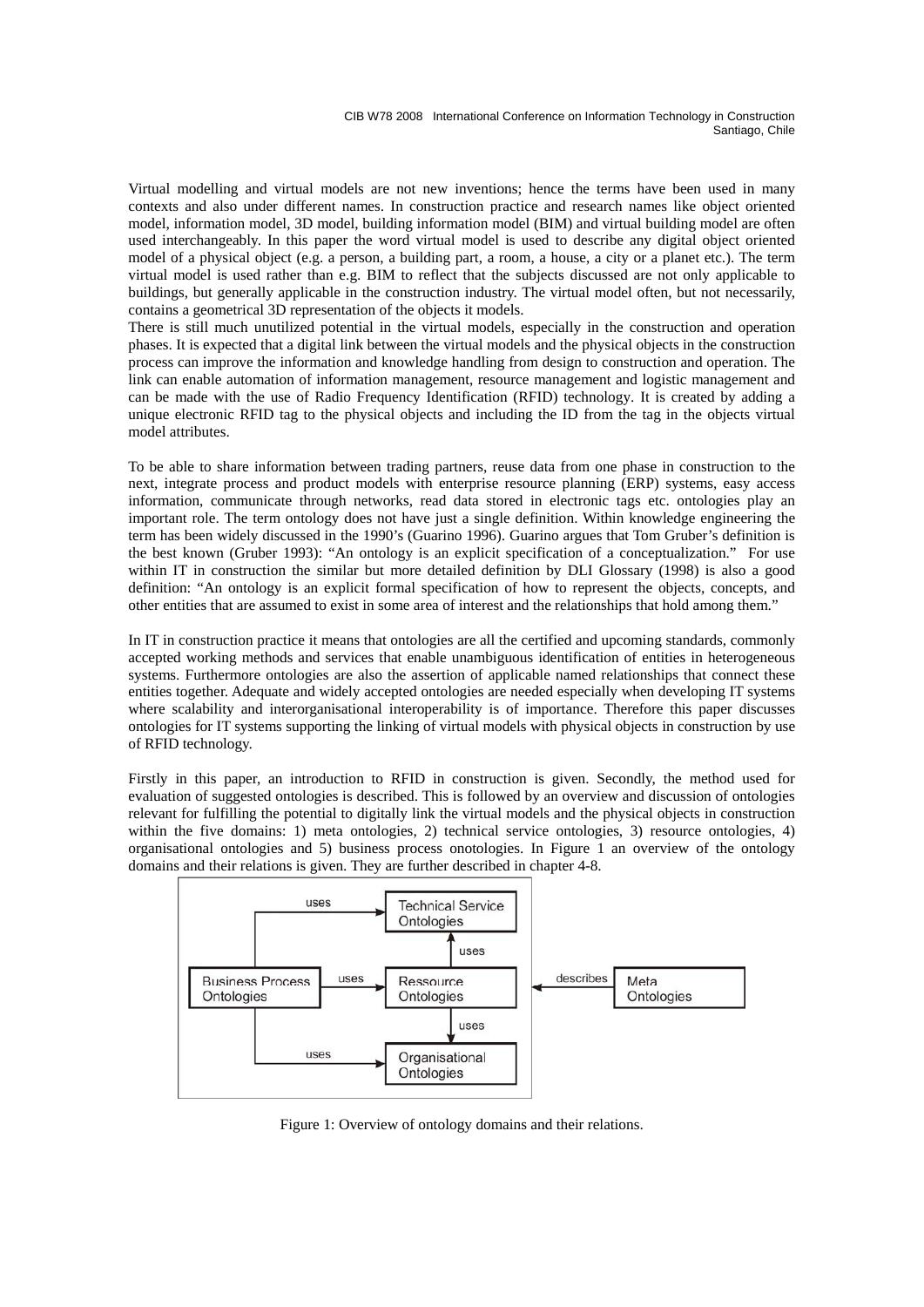## **2. RFID IN CONSTRUCTION**

RFID stands for Radio Frequency Identification and denotes any identification system in which electronic devices occur that use radio waves or pulsating magnetic fields to communicate with identification units fastened to objects. In the 1970's and 1980's RFID was first introduced in the industrial sector to keep track of railway wagons and auto chassis's in production lines in the USA. Since then it has spread to other areas such as identification of animals, clothing in laundries, billeting systems, admittance control etc. From the beginning of this century there has been an increasing focus on the employment of RFID. This is, among other things, because of recommendations from the U.S. Department of Defence and the U.S. Food and Drug Administration about using the technology. Furthermore, the world's largest retail chain, the Wal-Mart Stores, Inc., has since 2005 has required of its largest suppliers to use RFID on all their product pallets and larger units. The supply of RFID equipment has gradually increased, and there is now a higher degree of standardisation in the area than earlier.

The most referenced components in RFID systems are tags, readers and middleware. Tags, also termed transponders, are identification units that are attached to the objects to be localised. The interrogator, the transceiver or the RFID reader, as they are often called, is that component which via the antenna is used for scanning the data contents of the tag. The middleware is the software component which ties the RFID reader together with the other software components in an IT system and, if necessary, also filters the data before it is relayed. RFID is a technique whose applications are far from finally developed and new areas appear in a still increasing pace. (Glover and Bhatt 2006).

As early as in 1995 it was stated that automatic identification of objects using RFID technology, was a promising technology for the construction industry (Jaselskis et al. 1995). However, 13 years later the applications of RFID in the construction industry are rare and mostly used in prototype projects or for theft and access control but not in interorganisational applications (Erabuild 2006). The reason for this should be found in the lack of widely used ontologies and the shortcomings of virtual product and process model applications used in the construction industry rather than in shortcomings of the the hardware for RFID systems. The true benefits and complexity of automatic identification systems does not arise from the hardware itself, but from possibilities to get information in the right place, at the right time in a usable form. A number of recently published papers describe various examples of tested RFID implementations in construction: 1) Automating the task of tracking the delivery and receipt of fabricated pipe spools described in Song et al. (2006), 2) inspection and management in concrete test lab described in Wang (2008), 3) on-site tool tracking described in Goodrum et al. (2006), 4) project progress management with virtual models described in Chin et al. (2005) and 5) tracking and locating components in a precast storage described in Ergen (2007). In all the papers it is concluded that RFID technology can be bought to function efficiently even in the harsh construction environment.

#### **3. METHODOLOGY FOR EVALUATING ONTOLOGIES**

A method based on user scenarios and informal questioning described by Grünninger and Fox (1995) is used to evaluate and select the ontologies illustrated in the following sections. First of all, scenarios for future use were developed based on the method contextual design (Beyer and Holtzblatt 1998). Interviews of future users were made as well as brainstorming and state of the art reviews of available literature. The scenarios are used to capture future needs and, afterwards, to evaluate the ontologies by informal questioning. They reflect future applications of the technologies and work processes to be supported by the ontologies. A characteristic user scenario for future use of RFID in production management and component element installation is described in section 3.1. The scenario is presented using story telling and is based on a working process relating to precast concrete element fabrication and installation. It is supplemented by the rich picture in Figure 2. Similar user scenarios for use of RFID and virtual models can be found in many working processes in construction such as quality assurance, facility management, logistics etc. In Sørensen (2008) a number of potential uses of the link between virtual models and physical objects has been presented. The questions to be answered relating to each ontology or category of ontologies are; 1) Why are they relevant, 2) Who are they relevant for, 3) What are they supporting, 4) When are they used, 5) How are they used.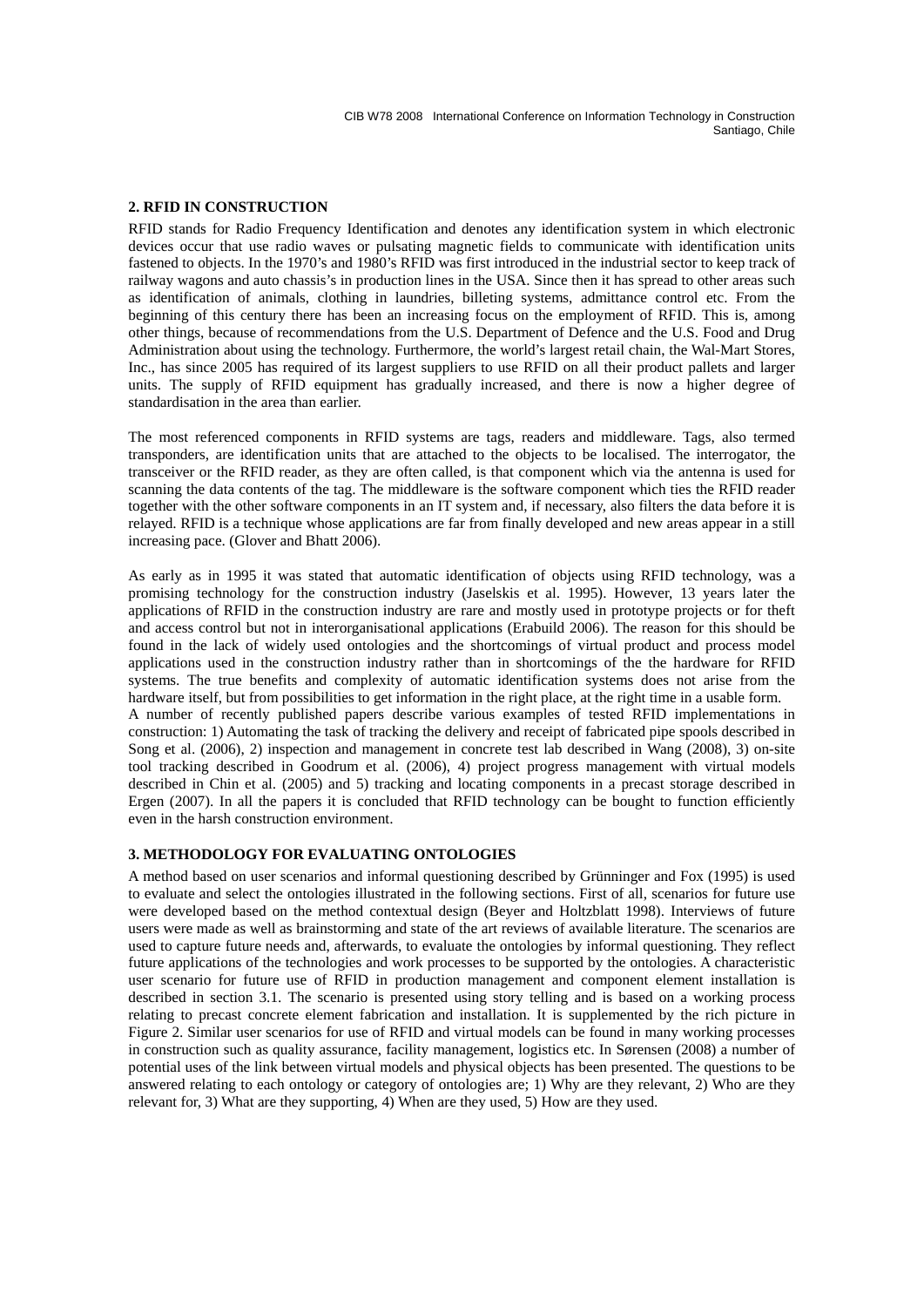In order to structure the studied ontologies they are separated into five domains: meta ontologies, technical service ontologies, resource ontologies, organisational ontologies and business process ontologies. A similar split in organising ontologies is also proposed in (Christiansson 2007) and used in the Inteligrid project - Interoperability of Virtual Organizations on a Complex Semantic Grid (Dolenc et al. 2006). See Figure 1 for an overview of the ontology domains and their relations.

# **3.1 SCENARIO FOR FUTURE USE OF RFID IN CONSTRUCTION**

A future user scenario is presented below to outline how the ontologies will support a simple method for continuous project follow up and progress management. The scenario is presented using story telling with the following fictive protagonists; John the virtual model coordinator, Jane the construction manager, Michael a precast concrete manufacturer and Paul the foreman.

#### **Model generation and precast element management**

*John is model coordinator of the design and construction of a new office building. His task is to secure a smooth flow of information between all parties in the project. During the design of the building John is responsible for the 3D and 4D modelling and work in close collaboration with the general contractor's construction manager, Jane, and project manager, Michael, at the precast concrete manufacturer. John is also responsible for adding the ID's from the RFID tags to the objects in the virtual 3D and 4D model stored on the model server.* 

*When the concrete elements are ready for shipping Jane is responsible for updating 4D production status information on the model server. She does that by reading the RFID tag in each concrete element with her mobile phone and subsequently presses the button "In transit". Together with the production status information the mobile application automatically updates the model server with data about time, date, user and current location from the GPS. Her mobile phone has Internet access and connects to the service provided by the model server.* 

## **On site precast element acceptance and inventory management**

*When the precast elements arrive at the construction site Jane uses the RFID enabled mobile phone to identify the elements. While doing the acceptance check Jane writes any comments on the phone and updates the model server with new element data about, production status, location, time, date, and user. For every element she receives information about installation time, date, storey and gridline from the virtual model server. The acceptance checking also includes finish, transportation damages and measurements of window and door holes.* 

#### **On site element location**

*A continued update of the virtual model enables any user of the system to retrieve information about current production status, location, comments and direction of any of the precast concrete elements. Foreman Paul uses his mobile phone to retrieve information about where he can find the next element to be installed and read the comments inputted during element acceptance at building site. In case the element is not in place on the construction site, he is noticed where in the supply chain it is currently located.* 

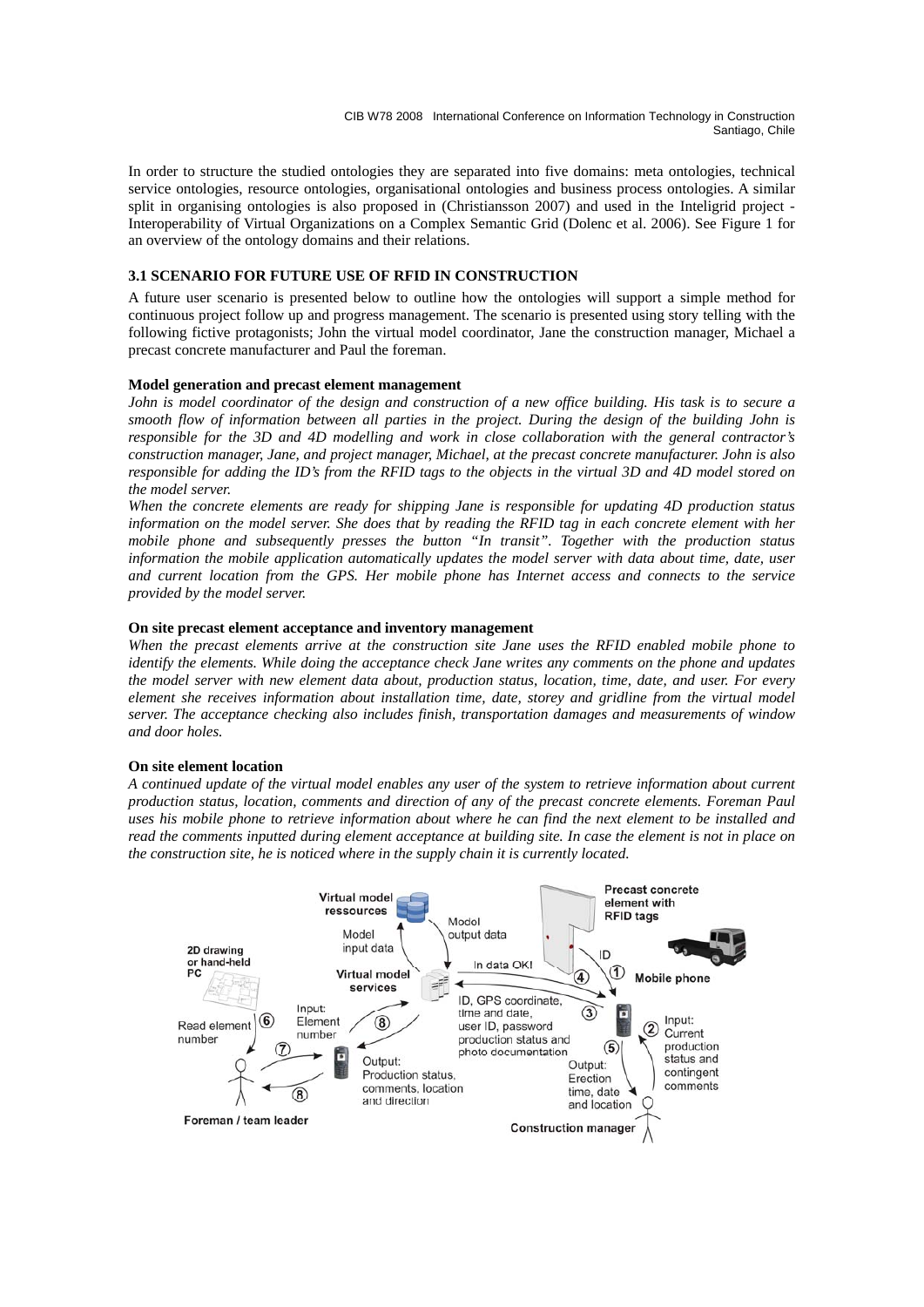Figure 8: Rich picture illustrating future use of a digital link between virtual models and physical objects in construction for on site element acceptance and inventory management. The numbered events refers to sequence of execution.

#### **Task accomplished update**

*When a precast concrete element is installed Paul updates the virtual model with his mobile phone by reading the RFID-tag and selecting the "Task finished" button. He supplements the input with a photo for the quality assurance documentation. He now receives information about the next task and the location of the elements.*

## **On-going information retrieval**

*Thus, during the construction process contractors, engineers, architects and the client can follow the project's progress in their own offices by means of a virtual 4D model viewer. For elements where they have subscribed to notification they receive an e-mail, SMS or RSS feed whenever their status change. The structural engineer uses this option to get information about when he has to go to the construction site to do follow-up quality checks, and the construction manager is quickly informed when new elements arrive on the construction site.*

## **4. META ONTOLOGIES**

 Meta ontologies are the ontologies for ontologies. They specify frameworks and identify languages for defining ontologies and their relations.

The Semantic Web is the carrier of an evolving meta ontology extension of the Internet. Its vision is to extend today's World Wide Web from being a medium for document sharing to becoming a medium for data sharing - a universal medium for data, information, and knowledge exchange. Therefore it is considered as an important framework for future applications supporting user knowledge handling in construction supported by RFID. The Semantic Web provides a common framework (building blocks for ontologies) that allows data to be shared and reused across application, enterprise, and community boundaries. It is a collaborative effort led by the World Wide Web Consortium (W3C) with participation of a large number of researchers and industrial partners. "The Semantic Web is an extension of the current web in which information is given well-defined meaning, better enabling computers and people to work in cooperation." (Berners-Lee et al. 2001)

Some of the important building blocks in the Semantic Web include the specifications of the Resource Description Frame (RDF) and the Web Ontology Language which are intended to provide a formal description of concepts, terms and relationships within a given knowledge domain (W3C 2004). A triple in RDF consist of a subject, predicate and object. The subject denotes the resource e.g. a web page. The predicate denotes traits or aspects of the resource and expresses a relationship between the subject and the object.

For use in the construction industry and similar interorganisational industries such as automotive and in aerospace the InteliGrid Ontology Framework describes four independent but inter-related ontologies. They can be further specialised in an extensible set of domain-specific ontologies serving particular industry purposes. InteliGrid's Vision is: to provide complex industries that have challenging integration and interoperability needs with a flexible, secure, robust, ambient accessible, interoperable, pay-per demand access to (1) information, (2) communication and (3) processing infrastructure (Dolenc et al. 2007). A comprehensive framework and supporting ontologies are described in the InteliGrid project deliveries but one of the author's major concerns for its success in construction is the projects lack of significant business drivers who can manage to make it industry adaptable.

# **5. TECHNICAL SERVICE ONTOLOGIES**

Technical service ontologies are the specifications enabling communication through heterogeneous networks and also a standardised use of hardware and software from different suppliers. Mature technical communication ontologies such as the TCP/IP protocol for the Internet, GPRS/EDGE for mobile phone communication are used daily by many people and they are also ready for use when linking virtual models with physical objects in construction. In addition 3G mobile broadband will give faster data transfer speeds breeding ground for new rich mobile applications and easier on-site Internet access.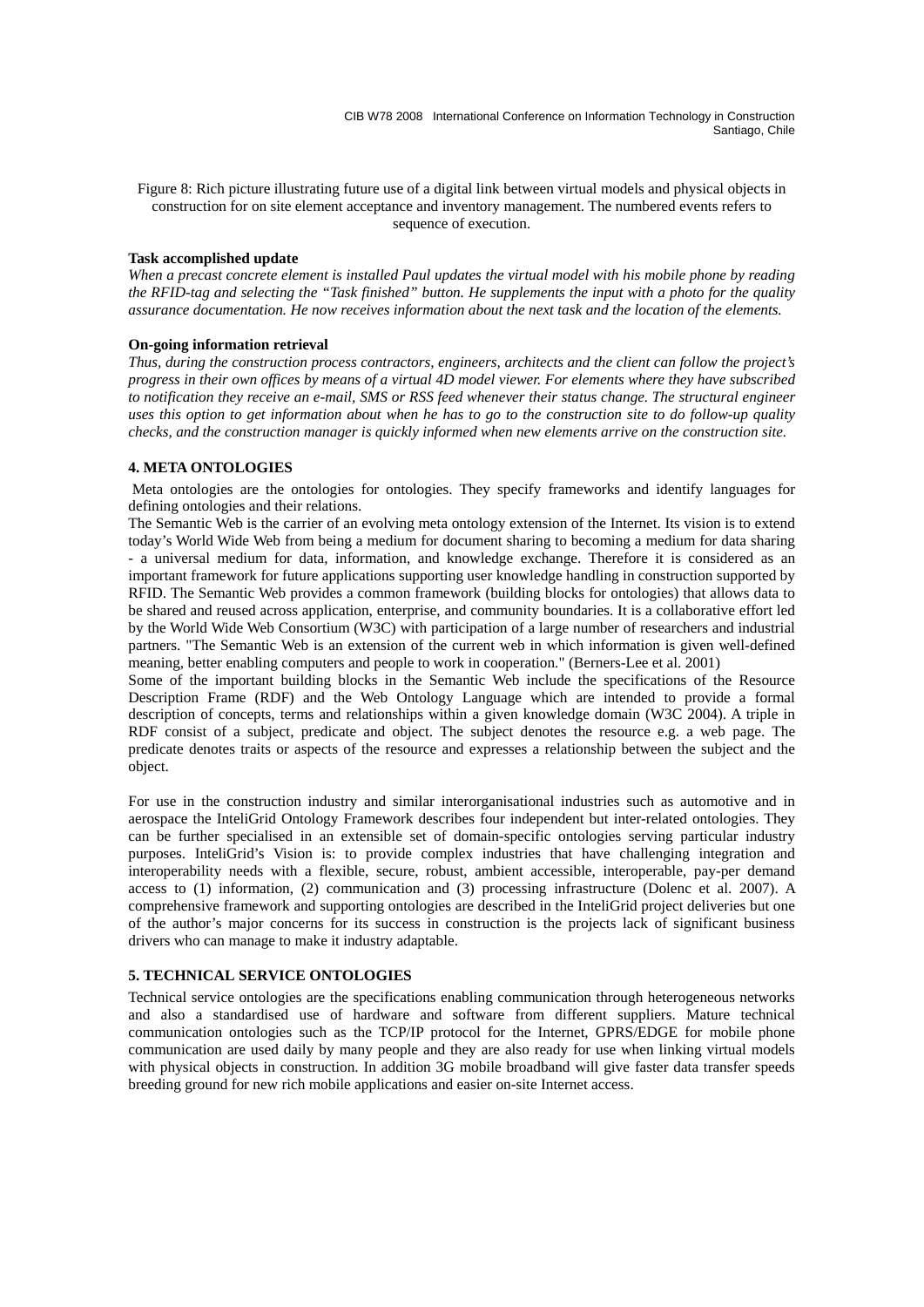#### CIB W78 2008 International Conference on Information Technology in Construction Santiago, Chile

The Internet and WWW, as we know it today, dates back to 1992 and is facing some comprehensive paradigm shifts that will introduce new ICT (Information and Communication Technology) applications. First of all, the introduction of XML cleared the way for separating the storage and the access medium for digital information on the Internet. The following introduction in 2000 of Web services and Semantic Web and its supporting standards (SOAP, WSDL, and UDDI respectively OWL, RDF, RDF Schema) forms the basis of efficient and interoperable future handling of information associated with meta data and data stored in information containers globally distributed on the Internet. SOAP denotes Simple Object Access Protocol, WDSL denotes Web Services Description Language and UDDI denotes Universal Description, Discovery and Integration. See W3C (2002) for an overview of activities, specifications, working groups and recommendations related to Web services.

Another paradigm shift is the introduction of IPv6. The internet protocol (IP) specifies a hierarchical addressing system that enables unique identification of all units connected to the Internet. The present version 4 of IP is from the 1970's and consists of a 32 bit address which will not continue to be sufficient for all units connected to the Internet. IPv6 uses 128 bit addressing which gives 4 million unique addresses per square metre which should be sufficient for supporting the growth of the Internet for at least the next 50-100 years and for allowing a dense integration of IP addresses and RFID. These paradigm shifts form the potential for an 'Internet of things' that is a network where all physical objects such as humans, clothes, machines, building components etc. have a unique identification and where information about them can be structured and used rationally by humans and machines. Great potential is expected from using the next generation of the Internet in interaction with virtual models in the construction industry.

A large number of standards exist for RFID technologies but only a few of them have relevance for the construction industry. Two of the RFID standards for contactless smart cards, ISO 14443 and ISO 15963, working on the HF-band (13.56 MHz) have already become popular in other industries. They where originally developed for ID cards but have experienced a wide spread in general for track and trace, cash less payment, production line optimization and similar purposes, as a cause of cheap tags and good all round attributes. ISO 14443 is developed for proximity coupling (0-10 cm) and ISO 15963 for vicinity coupling (0-1m). Tags supporting both standards are delivered with a pre-printed unique ID, which cannot easily be changed and therefore also can be used for unique identification in interorganisational settings. However it is important to use high quality tags because tags from less reliable manufactures also exist where the ID uniqueness is not definite. The advantage of ISO 15963 tags compared to 14443 tags is their longer reading range which can have significant influence on system performance. From a construction business view point the ISO 14443 also has a significant advantage. It is compatible with the NFC technology (Near Field Communication) which combines the function of a contactless smart card reader and peer-to-peer communication, and is defined in ISO 18092 (NFC Forum 2008). Today NFC is available in smart phones from e.g. Nokia, Samsung and ARYGON for the traditional consumer marked making them cost efficient also for the construction industry. The traditional mobile phone is one of few modern ICT technologies widely accepted and used generally in construction, and therefore it can be an important gate opener for introduction of RFID in construction. Another important standard is the ISO 18000 series of RFID standards for item management. The 6 standards in the series defines the air interface between tags and readers on 5 frequency bands from 135 kHz to 2.45 GHz and a common architecture (ISO 2004) but not the data content or the data structure. Currently ISO 18000 is less appreciated for industrial than ISO 15963 and ISO 14443.

EPCglobal is an important developer of ontologies for RFID. EPCglobal develops standards to expedite a commercial use of the technology. EPCglobal is centred on what is called Electronic Product Code (EPC), which is a fundamental ID system for identification of physical objects in an EPC network (EPCglobal 2008). Possibly, it is a successor to the widespread bar codes. EPC uses an URI (Uniform Resource Identifier) in URN (Uniform Resource Name) notation to represent a unique topic with a digital code. A URI is a compact string of characters used for identifying or naming a resource. A URN is a URI that identifies a resource or an object in a specific name space. The name space can be e.g. an ISBN number for books, MAC-address (Media Access Control Address) or IP number for computers or a Serialized Global Trade Item Number (SGTIN) identifier for objects in a supply chain. For a SGTIN-96 identification, in which 96 designates that a 96 bit EPC coding is employed, the URN looks as follows:

urn:epc:id:sgtin-96:FilterValue.CompanyPrefix.ItemReference.Serialnumber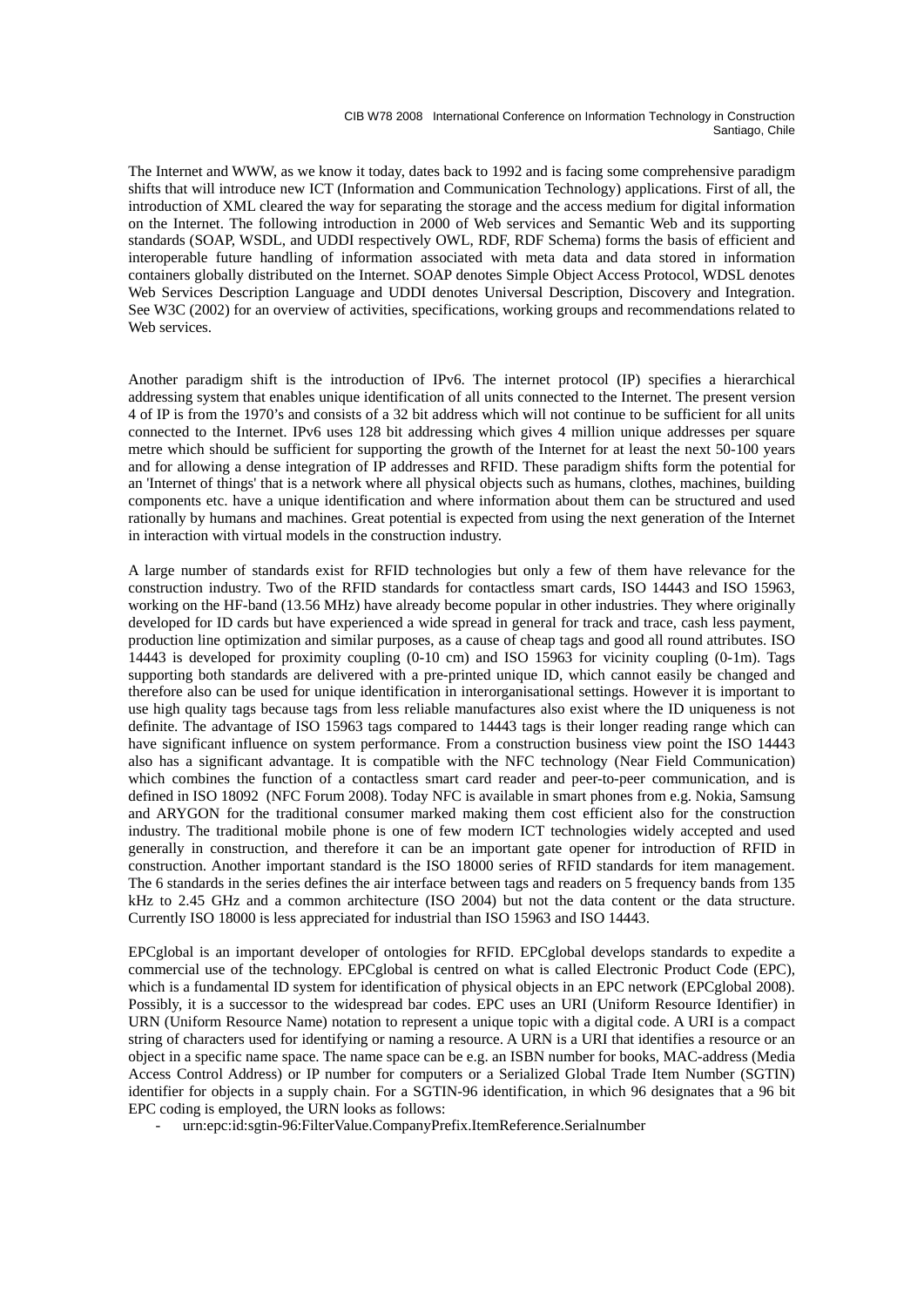The filter value is not part of the SGTIN number system but is a 3 bit value that can be used to quickly identify whether the SGTIN-96 ID is a number of a single object or a whole pallet of objects. Furthermore, the SGTIN code identifies the manufacturer, the product type and, finally, the unique object, by means of the serial number. The entire URN is coded into a 96 bit ID saved in the tags.

EPCglobal standards describe components and architecture for what EPCglobal call the "EPCglobal network". The idea is that this network of standardised and compatible RFID tags, RFID readers and information systems should connect the entire supply chain – from the producer to distributors and transport companies to the retail trade. By means of a network service, ONS (Object Naming Service), it will be possible to route requests for objects to servers containing information about the objects. The ONS-system is hierarchic and similar to the DNS (Domain Name System) where a set of server functions implemented as a large distributed database of URL names and IP addresses. Together with the IP protocol in version 6, the EPCglobal Network makes up the cornerstone of the future 'Internet of things'.

# **6. RESSOURCE ONTOLOGIES**

Resource ontologies are dedicated to represent all data sources such as files, documents, databases, product models, and product model views. A prerequisite for interoperability in interorganisational settings is a common resource ontology for representing data, information and knowledge is needed. ISO 12006-2 and IFC are the two major candidates for resource ontologies for the construction industry (Ekholm 2005). ISO 12006-2 is a framework for classification of information within construction but does not provide a complete classification system. A number of national implementations of ISO 12006-2 are available e.g. the North American Omniclass, the Swedish BSAB and the Danish DBK. Unfortunately, there is currently no deeper harmonisation between IFC and ISO 12006-2 or between classification systems based on ISO 12006-2. The IFD (International Framework for Dictionaries) Library for Building Smart (Bjørkhaug and Bell 2007) is an international development addressed to bridge between classification systems and product models. This is therefore an important initiative towards enabling the users described in the scenario in section 3.1 with the ability to retrieve context sensitive information such as installation instructions, maintenance instructions and other virtual model views.

Numbering systems are an important part of the mentioned classification systems and can be used for identification of physical objects in buildings by adding numbering codes to the RFID tag. A digital link between the resources such as virtual models and physical objects can thereby be established. However, it is not advisable to use the code for early object identification because it depends on the object's final placement in the building and the component system of which the object a part. There may also be many RFID tags attached to the same object. The code is therefore dependent on an instantiated virtual model of the project which is not always available when the actual components are produced. The classification system, on the other hand, is important for organising information about the objects and their relationships. It is therefore recommended by the authors in most cases to only have a global unique ID (GUID) in the RFID tag and store all other data in the supporting virtual models organised by the resource ontologies. It is the simplest and most flexible way to secure the possibilities for reuse of RFID tags in interorganisational relations. The exceptions are situations where access to the virtual model can not be establish or the concrete uses require more object related information to be stored in the RFID tags.

For some years paper based documentation will be necessary and thereby also human interpretable numbering or codes on objects will be necessary. A printed barcode supplemented with the object label could be the first step towards both computer and human interpretable codes on drawings supporting workflow 6 in Figure 2. With the current development in flexible display technology (Plastic Logic, 2007) the need for human interpretable general numbering systems will decrease and be superseded by hyperlinks on the views.

The product model ontology IFC in its current version 2x3 supports RFID by use of the *IfcClassificationReference* class, a subtype of *IfcExternalReference*. By adding the GUID from the RFID tag to the IFC model as an *ItemReference* it can be associated with any building element in the virtual model. There is, unfortunately, no inverse relationship between an *IfcExternalReference* and *IfcRelAssociatesClassification* declared in the IFC2x3 schema which would give the possibility to navigate back from an External reference to an *IfcBuildingElement*. Future changes to the IFC Schema would require this to fulfil the motivating scenarios, otherwise the software implementations of IFC should provide this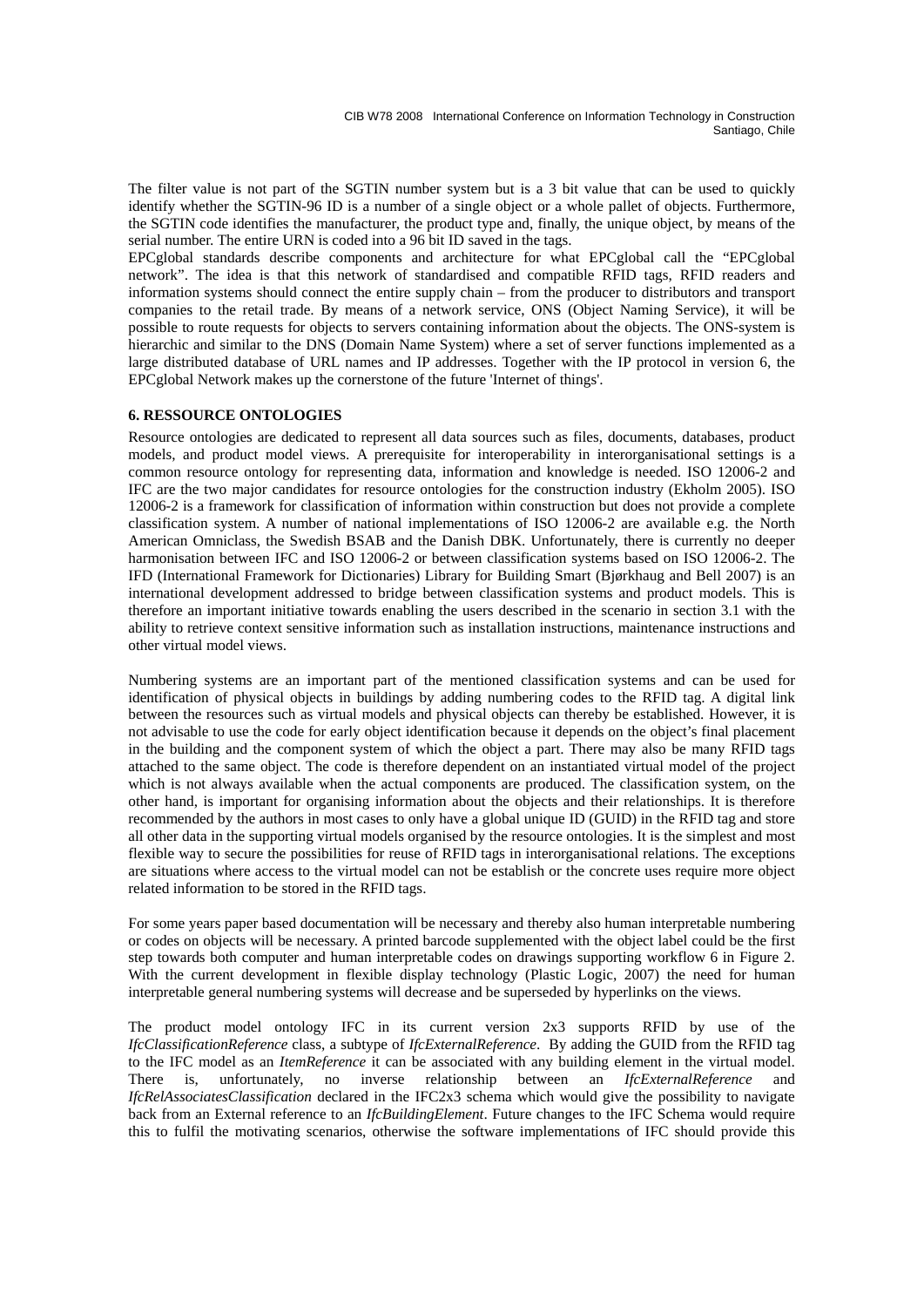additional feature. Following, it would also be beneficial to be able to model RFID tags as an object or property set in IFC with properties as; GUID, current location, planned location, time and date for tag readings, user who has read the tag, active/deactivated tag.

Another approach is to add the IFC object's global ID to the RFID tag. It is, however, not recommended because this will make the virtual model less flexible to changes. Often it is also necessary to let both one RFID tag point to several objects in the virtual model and to have several RFID tags to point to one virtual object. Furthermore, RFID tags are often born with a fixed GUID.

Another project from the construction industry worth mentioning in relation to resource ontologies is the SABLE project (Simple Access to the Building Lifecycle Exchange). The objective of this project is to enable easier access to resources stored in an IFC model server by providing a common framework for linking IFC model servers and a standardized interface for client access to the IFC model servers. (BLIS 2005)

Because the extreme complexity in developing an international classification system for organising information in construction, information retrieval based on key word tagging and search machine indexing could be a useful technique for retrieval of information related to objects in a building. Key word tagging has emerged as a popular method for categorising content on a web site. Users are allowed to attach arbitrary strings to data item such as blog entries, photos or items for sale. When web sites supporting meta tagging grow, their structure evolves to an ontology for the data the web site present. The ontology is thereby developed by the users who are using the web site. An ontology created in this way is called a folksonomy (Porter 2005). It is an easy and somewhat useful way to structure and link information but it also has some critical downsides. A folksonomy tag is typically 2/3 of an RDF triple. The subject is known: e.g., the URL for the image being tagged, or the URL being bookmarked. The object is known from the tag. But the predicate to connect them is often missing. To enable machine readable information on folksonomy based ICT tools the information providers must add supplementary semantic expressing the relationship between the subject and object. (Herman et. al 2008)

# **7. ORGANISATIONAL ONTOLOGIES**

Organisational ontologies are a general issue for any industry and concerns defining the concepts such as actors and their relations, hierarchies in projects and organisations, interorganisational relations, etc. They enable administration of rights to information and context dependent information delivery to users. In the Inteligrid project (Gehre et al. 2006) an organisational ontology is developed based on actor and project definitions from the IFC standard, developed by the IAI (IAI 2006), authorisation from the RBAC standard (Ferraiolo et al. 2001) and supplemented with additional concepts from the CIM model (Distributed Management Task Force 2006). It is assessed that this ontology will cover the user needs in relation to the scenario described in section 3. However, it is also recommended to consider using the Web Service Business Process Execution Language (WS-BPEL) extension designated BPEL4People (Agrawal et al 2007). BPEL4People enables the modelling of human interaction processes using BPEL but does not contain a complete organisational ontology. A combination of BPEL4People and the Inteligrid organisational ontology is therefore recommended by the authors for developing interoperable applications.

In relation to Semantic Web the Friend of a Friend (FOAF) Vocabulary gradually developped since 2000 is a different approach to an organisational ontology. Because of its simplicity and roots in the fast expanding world of social networking, FOAF is a potential candidate for the first widely accepted organisational ontology while it also should be considered used in the construction industry. FOAF uses the Resource Description Framework (RDF) for defining persons, their ongoing projects, organisations, interests, personality, relationships etc. (Brickley and Miller 2007)

# **8. BUSINESS PROCESS ONTOLOGIES**

By use of the organisational and resource ontologies the business process ontologies specify services for interorganisational communication and enable a direct relationship between business processes and business requirements. They also support workflow management, but currently no mature ontologies exist ready for use in construction. The Inteligrid project describes a framework for developing interoperable business services, which can be implemented using service oriented business architecture (SOBA) and Business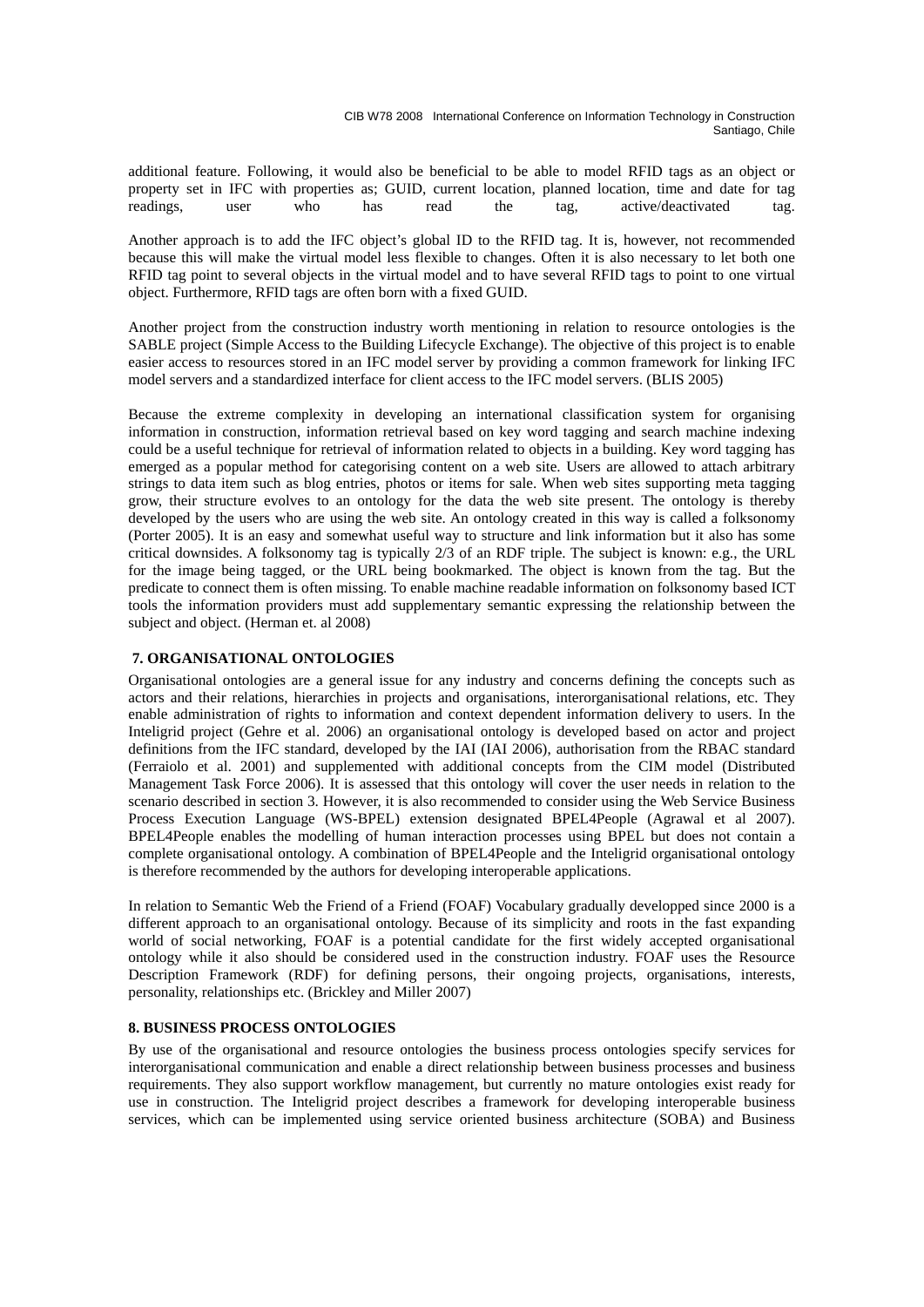Process Executions Language (BPEL) (Gehre et al. 2006). The framework describes high-level business process objects but when it comes to more detailed ontologies about actual information delivery, reference is made to the on-going IDM project of the BuildingSMART initiative (cf. Wix 2005).

In Denmark the national Digital Construction project has worked with information delivery to the construction site and to the client in a digital project hand-over process. The use of a production card has been proposed to represent the information needed to conduct a given task, and a XML-schema has been specified for representing the information needed in the project handover to the client. Knowledge from these projects can be valuable in relation to developing future business process ontologies based on functional building systems but they are currently not considered to be mature enough for industrial use. See also Christiansson (2007).

# **9. CONCLUSION**

This paper describes a review and assessment of existing ontologies relevant in relation to linking virtual models with physical objects in construction. It has been found useful to categorize the ontologies after their applicability to specify meta ontologies, technological services, resources business organisation and business processes. The ontologies applicability to fulfil future requirements have been evaluated from informal questioning against a proposed future user scenario. Up until now the proposed ontologies structure seems to be well-founded.

The conclusions are; 1) the meta ontologies developed for the Semantic Web and the InteliGrid Ontology Framework will be important for developing future IT infrastructures for information handling in construction. 2) Many technical service ontologies are already mature and used widely for communication through the Internet and mobile phones. Therefore the barriers in these domains are limited for gaining the potential of linking virtual models and physical objects. When it comes to RFID technology there is also a number of available technical ontologies, e.g. ISO 14443 and ISO 15963 for HF RFID technology and EPC (ISO 18000) for UHF. These standards enable interoperable access to data stored in the RFID tags. Here the critical task is to select the right ontology because they are not compatible. 3) The resource ontology IFC supports representation of identification numbers from RFID tags. However, there is a need for modifications to IFC allowing object information retrieval based on registered RFID tags. A combination of using metatagged information based on specified ontologies is proposed with the use of search-engines using automatic full-text indexing and key word tagging. This would function as a way to quickly provide users with in construction widely used information such as instructions, documentation, schedules etc. 4) Various proposals for organisational ontologies such as the Business Process Execution Language for People (BPEL4People), the Semantic Web based Friend of a Friend (FOAF) and project and actor definitions in IFC exist but none of them have gained widely acceptance. FOAF is simple and originate from the widely expanding social networking world and therefore expected to be the first general used organisational ontology. 5) Business process ontologies development is a new discipline requiring new development and specification of e.g. functional building systems before they can be used in relation to linking virtual models with physical objects.

Development of new ontologies starting on meta-levels and increased use of ontologies already accepted internationally will enable the structuring and reuse of information to greatly benefit the whole industry. Nevertheless, it is also one of the most complicated hurdles to overcome for the industry while an increased focus from major universities, companies and property owners is needed for progress in this area.

# **ACKNOWLEDGEMENTS**

The research underlying this paper is financially supported by Ramboll Denmark A/S and the Danish Ministry of Science, Technology and Innovation.

### **REFERENCES**

Agrawal, A. et al (2007): WS-BPEL Extension for People (BPEL4People), Version 1.0 June 2007 (available at http://dev2dev.bea.com/pub/a/2007/06/bpel4people.html) Bjørkhaug, L. and Bell, H. (2007): Ifd:IFD in a Nutshell, IFD Library for buildingSMART. (available at http://dev.ifd-library.org/)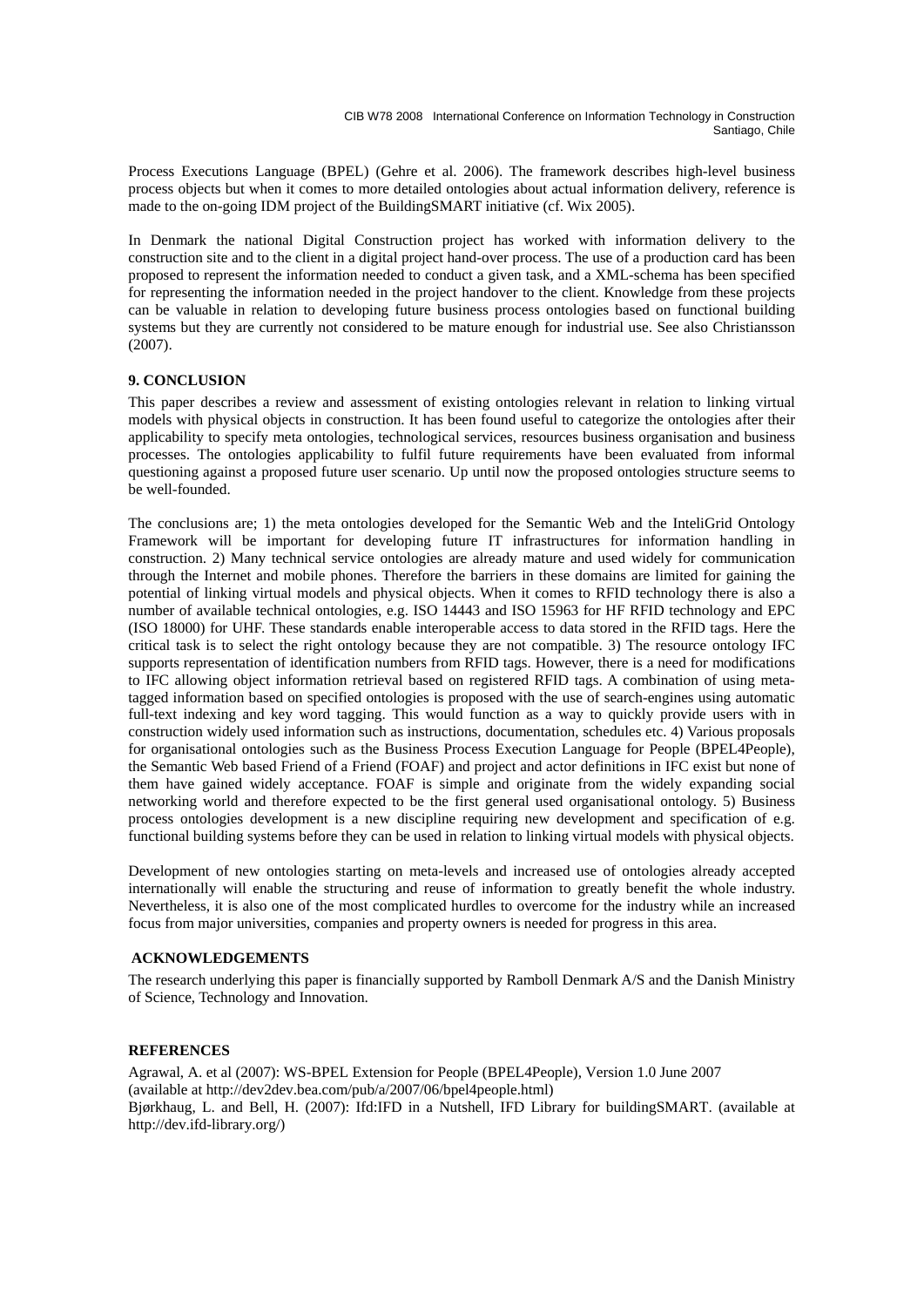CIB W78 2008 International Conference on Information Technology in Construction Santiago, Chile

Beyer, H. and Holtzblatt, K. (1998): Contextual Design, Morgan Kaufmann Publishers

Berners-Lee, T., Hendler, J., Lassila, O. (2001): "The Semantic Web", Scientific American.

Brickley, D. and Libby Miller, L. (2007): FOAF Vocabulary Specification 0.9 Namespace Document 24 May 2007 - 'Rehydrated' Edition (available at http://xmlns.com/foaf/0.1/)

BLIS (2005): SABLE Technical Documentation, BLIS-Project. (available at http://www.blisproject.org/~sable/)

Christiansson, P. (2007): "ICT Enhanced Buildings Potentials", Proceedings 24th CIB W78 Conference, Maribor, Slovenia. (pp. 373-378).

DLI Glossary (1998): Digital Libraries Initiative, Grainger Engineering Library Information Center, University of Illinois (available at

http://dli.grainger.uiuc.edu/glossary.htm)

Erabuild (2006): RFID in construction, National Agency for Enterprise and Construction, Tekes, Formas and DTI, 100 pp.

Distributed Management Task Force (2006). Common Information Model (CIM) Standards (available at http://www.dmtf.org/standards/cim/)

Dolenc, M., Turk Ž., Katranuschkov, P., Krzysztof, K., (2007). D93.2 Final report, The InteliGrid Consortium c/o University of Ljubljana, 51 pp (available at:

http://www.inteliGrid.com)

Ekholm, A. (2005): "ISO 12006-2 and IFC – Prerequisites for coordination and standards for classification and interoperability", ITcon Vol. 10, pg. 275-289.

EPCglobal (2008): EPCglobal Standards Overview. (available at

http://www.epcglobalinc.org/standards/)

Ergen, E., Akinci, B., Sacks, R. (2007): "Tracking and locating components in a precast storage yard utilizing radio frequency identification technology and GPS", Automation in Construction 16, 354–367

Ferraiolo, D.F., Sandhu, R., Gavrila, S., Kuhn, D.R. & Chandramouli,R. (2001). "Proposed NIST Standard for Role-Based Access Control". ACM Transactions on Information and System Security, Vol. 4, No. 3, pp. 224-274 (available at http://csrc.nist.gov/rbac/rbacSTD-ACM.pdf)

Glover, B. and Bhatt, H. (2006), RFID Essentials, O'Reilly

Gehre, A., Katranuschkov, P., Wix, J., Beetz, J. (2006): InteliGrid Deliverable D31: Ontology Specification, The InteliGrid Consortium, 68 pp. (available at

http://www.InteliGrid.com)

Goodrum, P. M. McLaren, M. A., Durfee, A.(2006): "The application of active radio frequency identification technology for tool tracking on construction job sites", Automation in Construction, 15, pg. 292 – 302.

IAI (2006): IFC2x Edition 3, Online documentation. (available at: http://www.iai-international.org/)

ISO (2004): JTC 1/SC 31 - Automatic identification and data capture techniques, ISO Catalog of published standards. (available at http://www.iso.org/iso/iso\_catalogue)

Herman, I. and Semantic Web Education and Outreach Interest Group (2008): W3C Semantic Web Frequently Asked Questions. (available at:

http://www.w3.org/2001/sw/SW-FAQ)

NFC Forum (2008): NFC Forum Specifications. (available at http://www.nfc-forum.org/specs/)

Guarino, N. (1996): "Understanding, Building, and Using Ontologies" LADSEB-CNR, National Research Council. (available at

http://ksi.cpsc.ucalgary.ca/KAW/KAW96/guarino/guarino.html)

Gruber, Tom (1993): "A translation approach to portable ontology specifications", Knowledge Acquisition 5, pp. 199-220.

Jaselskis, E. et al. (1995): "Radio-Frequency Identification Applications in Construction Industry", Journal of Construction Engineering and Management.

Sacks, R and Barak, R (2008): "Impact of three-dimensional parametric modelling of buildings on productivity in structural engineering practice", Automation in Construction 17, 439–449.

Chin, S., Yoon, S., Kim, Y-S, Ryu, J., Choi, C., Cho, C-Y. (2005): "Realtime 4D CAD + RFID for project progress management", ASCE Construction Research Congress 2005

Song, J., Haas, C., Caldasa, C., Ergen, E., Akinci, B., (2006). "Automating the task of tracking the delivery and receipt of fabricated pipe spools in industrial projects", Automation in Construction 15 (2006) 166 – 177

Plastic Logic, (2007): Web site presenting flexible display technology, (available at http://www.plasticlogic.com/products.php)